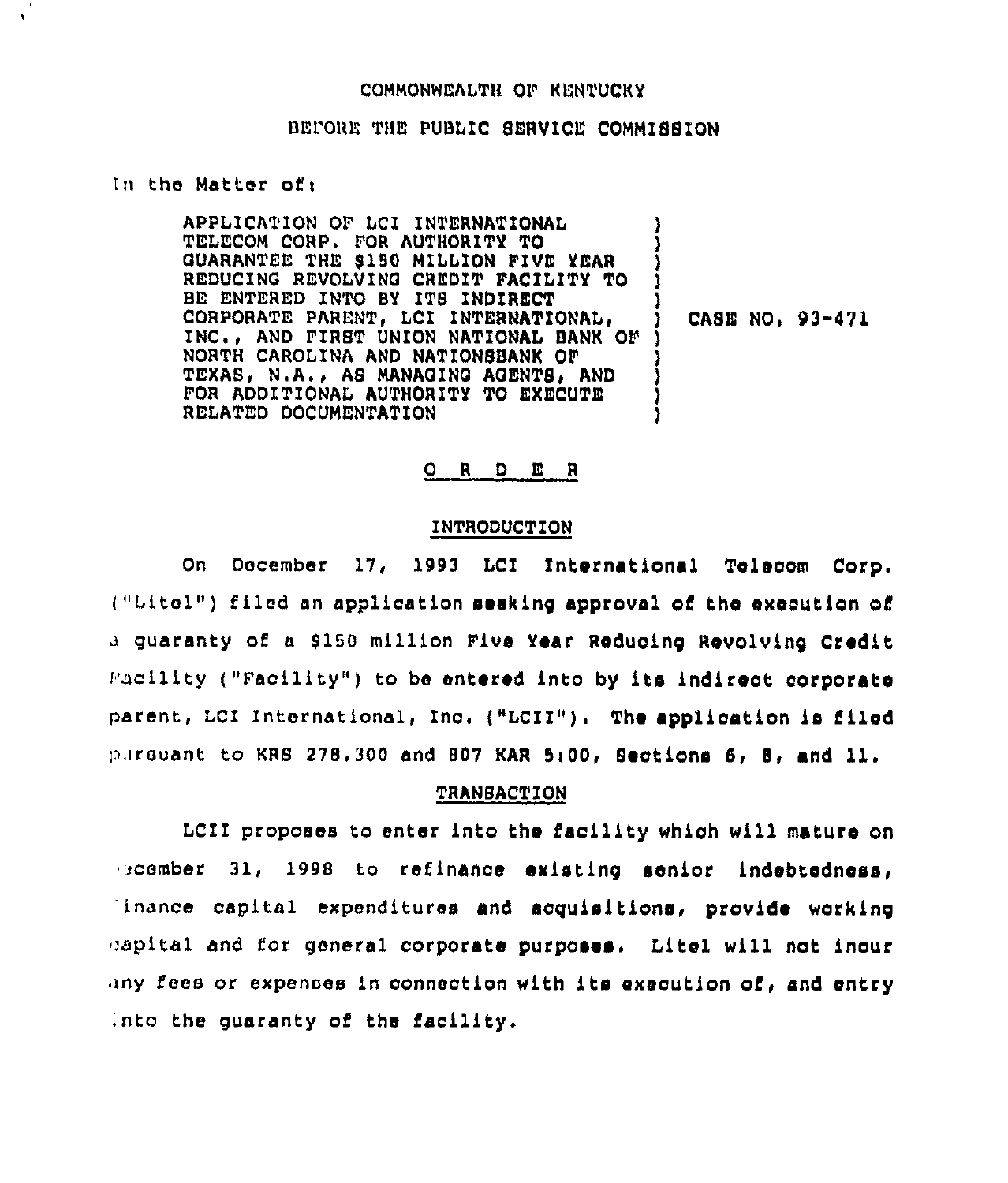#### DISCUSSION

Litel is a wholly-owned subsidiary of LCI International anagement Services, Inc. ("LCI") which is in turn owned by LCII. itel was authorized by this Commission to provide intrastate , uterLATA telecommunications service in Kentucky on March 18, 1988, .n Case No. 10090.<sup>1</sup> Neither LCI nor LCII are utilities subject to the jurisdiction of the Commission.

KRS 278.300 prohibits any utility from issuing any evidenoe indebtedness or assuming any obligation or liability in ు£ా onnectlon with the issuance of a debt obligation without prior approval of thio Commission. Insofar as LCII '0 direct and indirect subsidiaries, including Litel, will guarantee the facility, this Commission's approval is required.

Litel provides servioes to Kentuoky customers in a highly  $c$ ompetitive market with other telecommunications providers. Therefore, should Litel be forced to discontinue service as a result of poor financial planning on the part of its parent, Kentucky subscribers will find other telecommunications service providers available. The public interest will not be harmed should Lltel cease operations.

Therefore, the Commission finds that Litel's execution of the quaranty of the facility as described in this application is for a

Case No. 10090, The Application of Litel Telecommunications Corporation for a Certificate of Public Convenience and Necessity to Provide Intrastate Long Distance Telephon Bervice to the Public ln the Commonwealth of Kentucky and for Establishment of Rates.